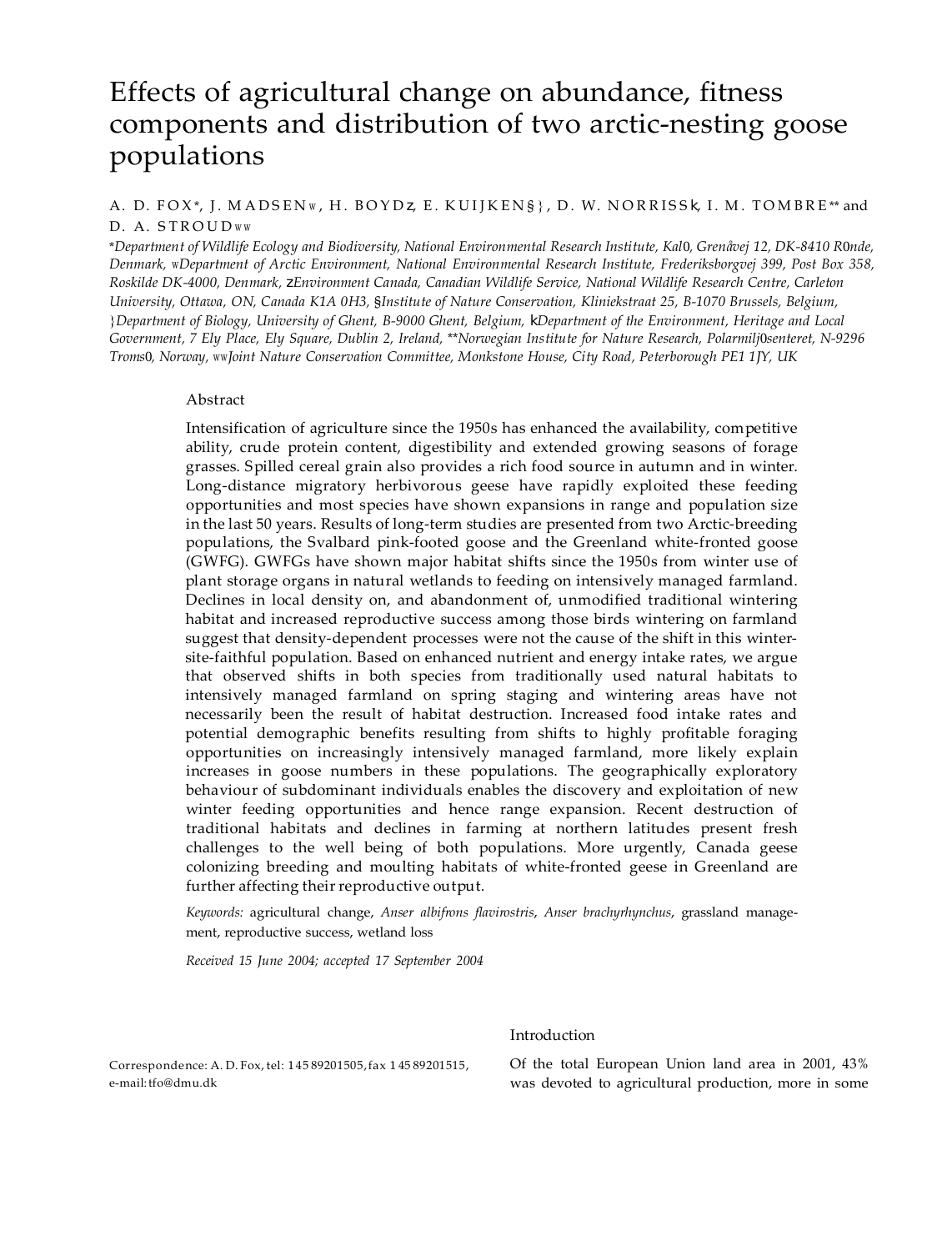states (e.g., 57% in the Netherlands, 63% in Denmark, 64% in Ireland and 70% in UK; FAOSTAT, www.fao.org). Large areas of Europe are now devoted to production of food and raw materials, replacing many natural habitats used by birds. Nevertheless, the agricultural production area of Denmark, the Netherlands, Belgium, Ireland and the UK fell by 14–22% between 1961 and 2001 (FAOSTAT). However, the 'green revolution' has increased productivity in remaining areas, producing 25% more food per capita than 30 years ago (Krebs *et al*., 1999), at a cost to farmland species richness, especially among birds (Pain & Pienkowski, 1997; Siriwardena *et al*., 1998; Krebs *et al*., 1999). Modern agricultural development is thus equated with reductions in avian abundance and distribution, which continues through improvements to cultivation methods (e.g., Donald *et al*., 2001). By contrast, herbivorous migratory waterbirds have benefited from the spread of, and recent changes in, agriculture, especially larger species, such as geese and swans (van Eerden *et al*., 1996; Abraham *et al*., 2005; Gauthier *et al*., 2005). Selective breeding and improved management have enhanced grass quality throughout Europe since the 1950s, elevating crude protein content, increasing digestibility and prolonging growing seasons (van Eerden *et al*., 1996, 2005). Agricultural policy has driven large-scale cultivation patterns that have created extensive areas of largely uniform, intensively managed areas of grassland and cereals. This has increased the carrying capacity of the European land mass for true grazing birds and several northern nesting geese have shown dramatic spatial redistribution and increases in population size in the last 50 years (Madsen *et al*., 1999). How have changes in goose distribution and abundance resulted from shifts in habitat use? In particular, have geese gained fitness benefits from moving from exploitation of seminatural habitats along an agricultural intensification gradient to increasingly managed grasslands and arable crops?

In this paper, we examine patterns of abundance, distribution and habitat use from long-term studies in two populations of Arctic-nesting geese along this transition gradient. The Svalbard-nesting population of pink-footed geese (PFG), *Anser brachyrhynchus*, winters in Belgium, the Netherlands and Denmark, staging in spring and autumn in Norway (Madsen *et al*., 1999). The Greenland white-fronted goose (GWFG), *A. albifrons flavirostris*, breeds in west Greenland, migrates via Iceland in spring and autumn to wintering areas in Ireland and the United Kingdom. We assess fitness consequences to geese of exploiting alternative habitats simultaneously, in order to understand the observed shifts in habitat exploitation, and in an attempt to

comprehend how these may contribute to increases in global population size.

## Materials and methods

#### *Survey*

The PFG has been subject to an annual co-ordinated winter survey in Belgium, the Netherlands and Denmark since 1965 (Madsen, 1982; Ganter & Madsen, 2001), the GWFG in Ireland and Britain since 1982 (Fox *et al*., 1998b). Age ratios have been sampled among both populations based on plumage differences of first winter birds (Cramp & Simmons, 1977); since the 1980s; data are available from most wintering flocks of GWFG on an annual basis, although not consistently from all sites in Ireland since 1992 (Fox *et al*., 1998b).

### *Capture-mark-recapture*

PFG have been captured annually in Denmark and GWFG in Ireland and fitted with conspicuous plastic neck collars bearing unique engraved codes (PFG since 1990, GWFG since 1983). Both populations have been subject to intensive resighting programmes throughout their ranges to study habitat and site use, site fidelity, lifetime reproductive output and annual survival.

#### *Habitat use*

PFG habitat use has been assessed during various projects in Denmark. During 1980–1983, habitat affiliation of each flock was registered in a bimonthly national survey (Madsen, 1984); during 1993–1995, winter and spring habitat use was recorded at weekly intervals at key sites in west Jutland (Madsen, 1996; J. Madsen, unpublished results). During winter and spring 1999– 2002, habitat use of individually marked geese was registered daily in central feeding areas in west Jutland (J. Madsen, unpublished results). Bimonthly counts carried out in Belgium since 1959 have been used to describe changes in PFG regional distribution and abundance in relation to agricultural land-use and conservation measures (Kuijken, 1969, 1972, 1975, 1988; Meire *et al*., 1988; Meire & Kuijken, 1991; Kuijken *et al*., 2001).

GWFG habitat use at one of the two most important wintering sites (Wexford Slobs, south-east Ireland) was assessed by observations of field use by marked individuals since 1983/1984 (see Fox, 2003). Habitat use by wintering GWFG flocks was assessed at least twice annually based on a standard habitat classification (Fox *et al*., 1998b). GWFG have increasingly used intensive agricultural land in preference to natural and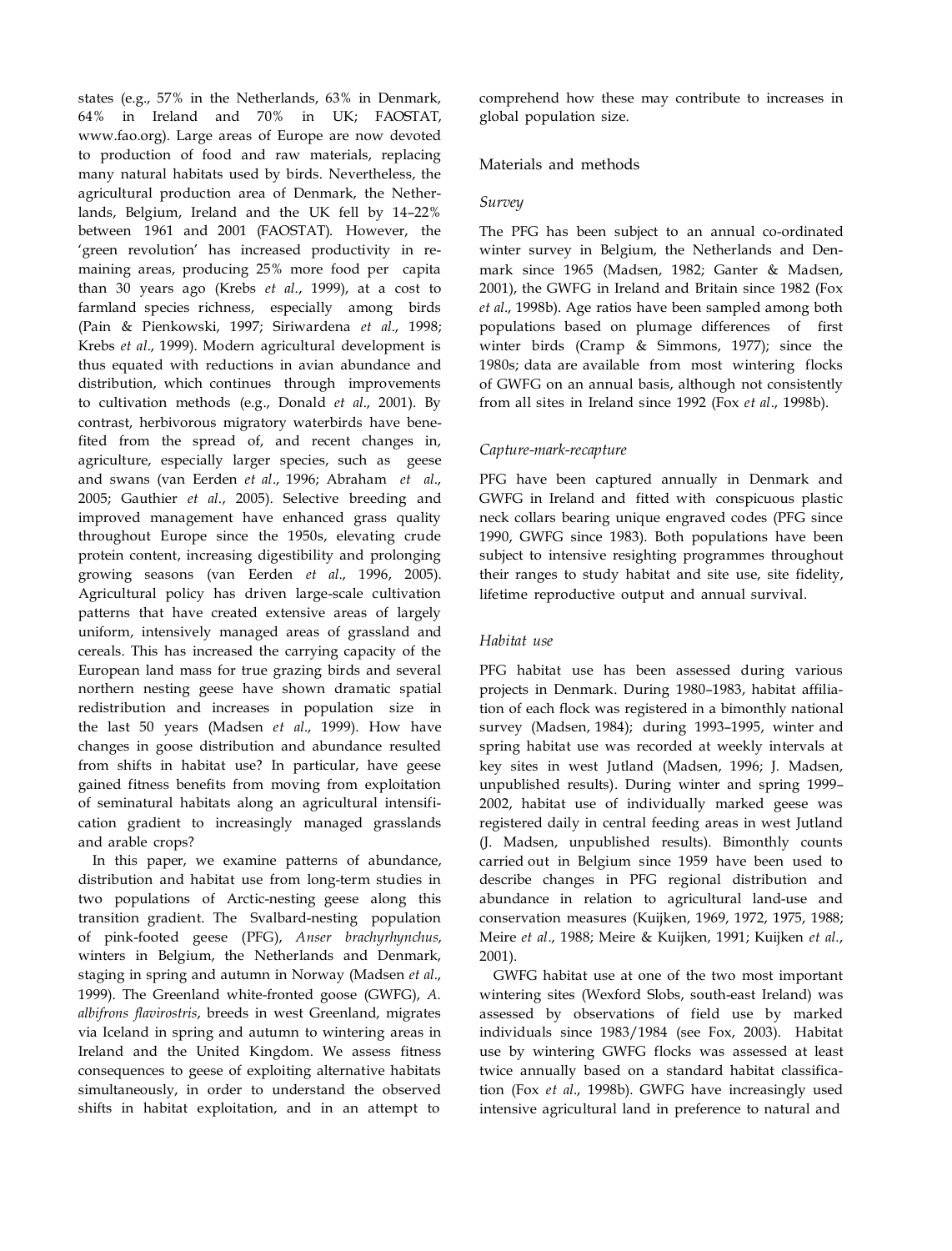seminatural habitats (Norriss & Wilson, 1993; Fox *et al*., 1998b). We tested the consequences of this change for reproductive success among flocks, comparing the level of use of intensively managed agricultural land with the mean proportion of young of each wintering flock in Britain and Ireland during 1982–1992. Agricultural intensity was expressed in terms of a food quality score, assigned as 1 for flocks using peatland habitats (i.e. lowest quality), 2 for those using wet grasslands, floodlands and semi-improved grasslands and 3 for flocks using arable stubble and intensively managed grasslands (i.e. highest quality). The relative use of these habitats based on information returned by the counters at the point of encounter during each census was then used to average values for each flock (Fox *et al*., 1998b). Because of interannual variation, only those flocks with nine or more age ratios available from 11 years were included. Marked birds show very high levels of between-winter site fidelity (Wilson *et al*., 1991). Hence, assuming that they rely on endogenous reserves for reproduction (Gauthier *et al*., 2003), an inverse relationship between breeding success and use of farmland habitats is expected if an agricultural diet fails to fulfil the nutritional needs of the geese.

## Results

#### *PFG*

*Population status and trends.* The PFG population increased from 12 000–20 000 to 40 000–50 000 from the mid-1960s until 2003 (Fig. 1); the rapid increase in the 1970s was attributed to improved survival because of relaxation of winter shooting pressure (Ebbinge *et al*., 1984). The population continued to grow through the 1980s and 1990s, but has been showing signs of levelling off since the late 1990s (based on capture– recapture estimation, Ganter & Madsen, 2001; J. Madsen, unpublished results).

*Changes in wintering and staging range.* In the early 1980s, PFG migrated directly from Svalbard to autumnstaging areas in Denmark, and to discrete wintering grounds in Friesland in the Netherlands and Belgian Flemish Polders. In spring, the population was concentrated in only 12–14 areas along the west coast of Denmark. When migrating to the breeding grounds, the geese stopped over in Vesterålen-Lofoten in north Norway (Fig. 2).

During the 1980s, two new spring-staging areas were established; one in north-west Jutland, Denmark and one in Tr0ndelag, mid-Norway. In the subsequent decade, these new regions experienced a dramatic expansion in geese numbers that affected spatial and



Fig. 1 Changes in abundance of the Svalbard pink-footed geese population, 1965–2003 (upper), derived from population counts and estimates based on capture-mark-recapture analysis (1991– 2002). Lower graph shows peak numbers of pink-footed geese wintering and the number of sites used in Belgium, 1967/1968– 2002/2003. Most sites lie adjacent to each other. Geese increased the number of sites used during cold winters (e.g., 1978/1979, 1984/1985, 1995/1996 and 1996/1997). Sources: Madsen *et al*. (1999), Ganter & Madsen (2001), J. Madsen, Berg, E. Kuijken, F. Cottaar & B. H. Larsen (unpublished results).

temporal use of sites. Both the above regions were used during autumn migration, and later in the decade, new autumn and spring staging areas also became established in south Norway. Increasing numbers (490% in December–January) now spend a greater part of the winter in Belgium and the range has expanded from the original core area there (Fig. 2, Meire & Kuijken, 1991; Kuijken *et al*., 2001). The number of spring sites used in Denmark has increased to 32–35.

*Changes in habitat use – winter.* Before the mid-1980s, PFG generally stayed south of areas experiencing subzero temperatures in winter, moving north or south in immediate response to temperature conditions, but mainly feeding on grasslands in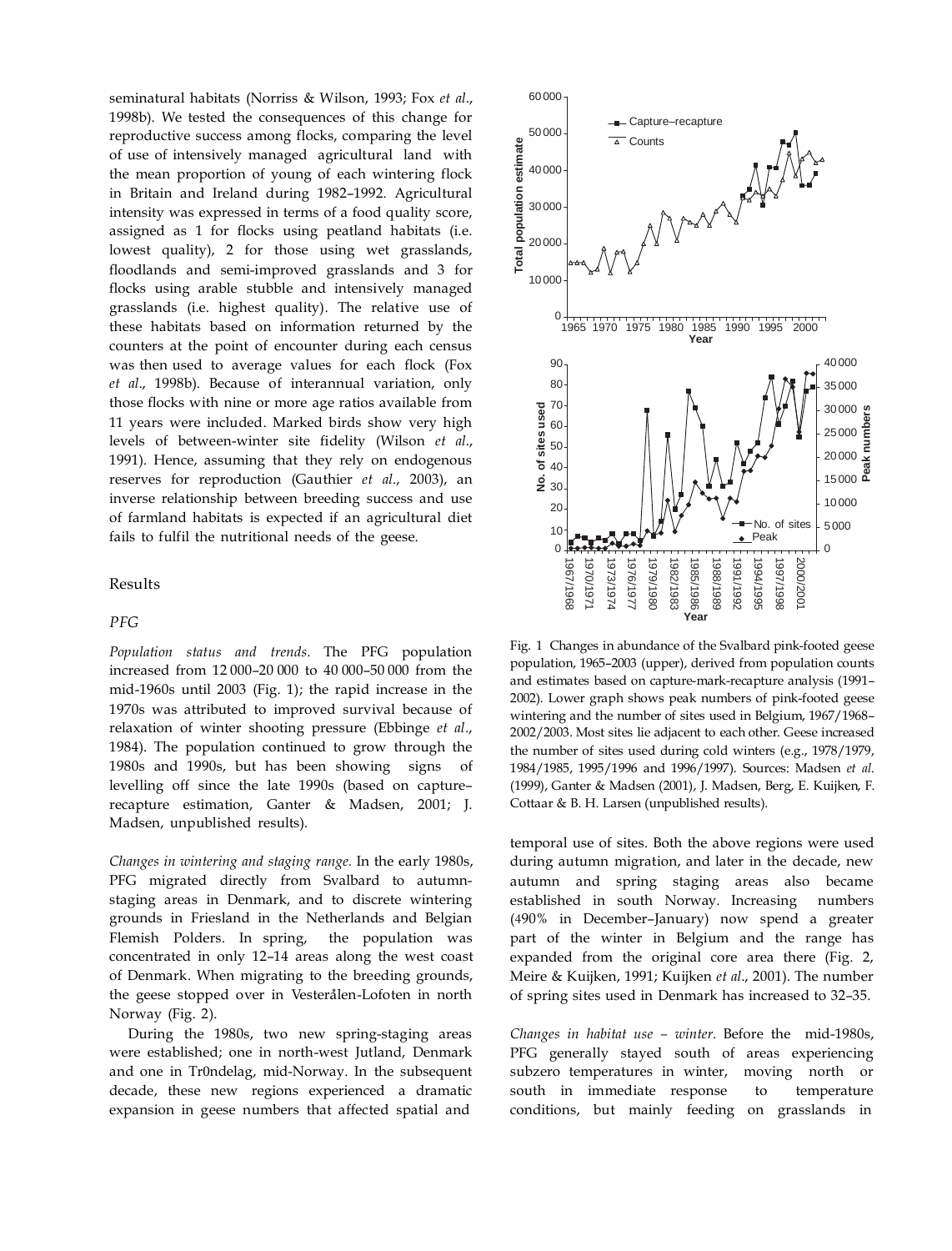

Fig. 2 Sites used by pink-footed geese during autumn, winter and spring in 1980–1983 (black dots) and 2000–2003 (new sites shown by shaded dots). Dots represent average seasonal peak numbers. Arrows indicate migration routes.

Belgium and the Netherlands (and Denmark only in mild winters). Since then, an increasing proportion of the population has stayed in Denmark, even during severe winters, where increasingly they have fed on young cereal plants (Fig. 3). While temperatures remain above freezing point, most geese feed on grasslands, but below 0 1C, geese switch to winter cereal fields (Therkildsen & Madsen, 2000). Below freezing point, leaves of pasture grasses decrease in quality (measured by nitrogen content), whereas those of winter wheat remain stable. Even below 0 1C, PFG can balance their daily energy budgets feeding on winter cereal plants (Therkildsen & Madsen, 2000).

The change in habitat use and northward shift in winter distribution coincided with the increase in winter cereals grown in Denmark (which tripled from the early 1980s to early 1990s under the national plan to reduce the nutrient runoff from farmland, Fig. 3). Winter cereals have replaced spring-sown cereal cultivation, whereas the area of seminatural grassland and pastures has remained stable (StatBank Denmark, the on-line national repository for Danish agricultural statistics

[http://www.dst.dk/,](http://www.dst.dk/) data published annually, the latest can be found in Danmarks Statistik, 2002).

In Belgium, conversion of wet seminatural grasslands to arable land has reduced the extent of traditional goose habitats. There, PFG increasingly feed on winter wheat, silage grass and maize stubble (Kuijken *et al*., 2001), although increased use of croplands has delayed changes in agricultural land use (Kuijken, 1988; Dumortier *et al*., 2003). The PFG preference for grasslands has resulted in a range expansion, resulting in the exploitation of previously unoccupied coastal polder grasslands. Wintering numbers have increased despite concurrent increases in Denmark (Fig. 1).

*Changes in habitat use – spring staging in Denmark.* In the early 1980s in Denmark, the majority of spring-staging PFG foraged on seminatural grasslands, pastures and salt marshes, also gleaning grain from the surface of newly spring-sown cereal fields at a few farmland sites. To reduce grain loss in newly sown fields, the Ministry of Agriculture initiated a baiting programme in the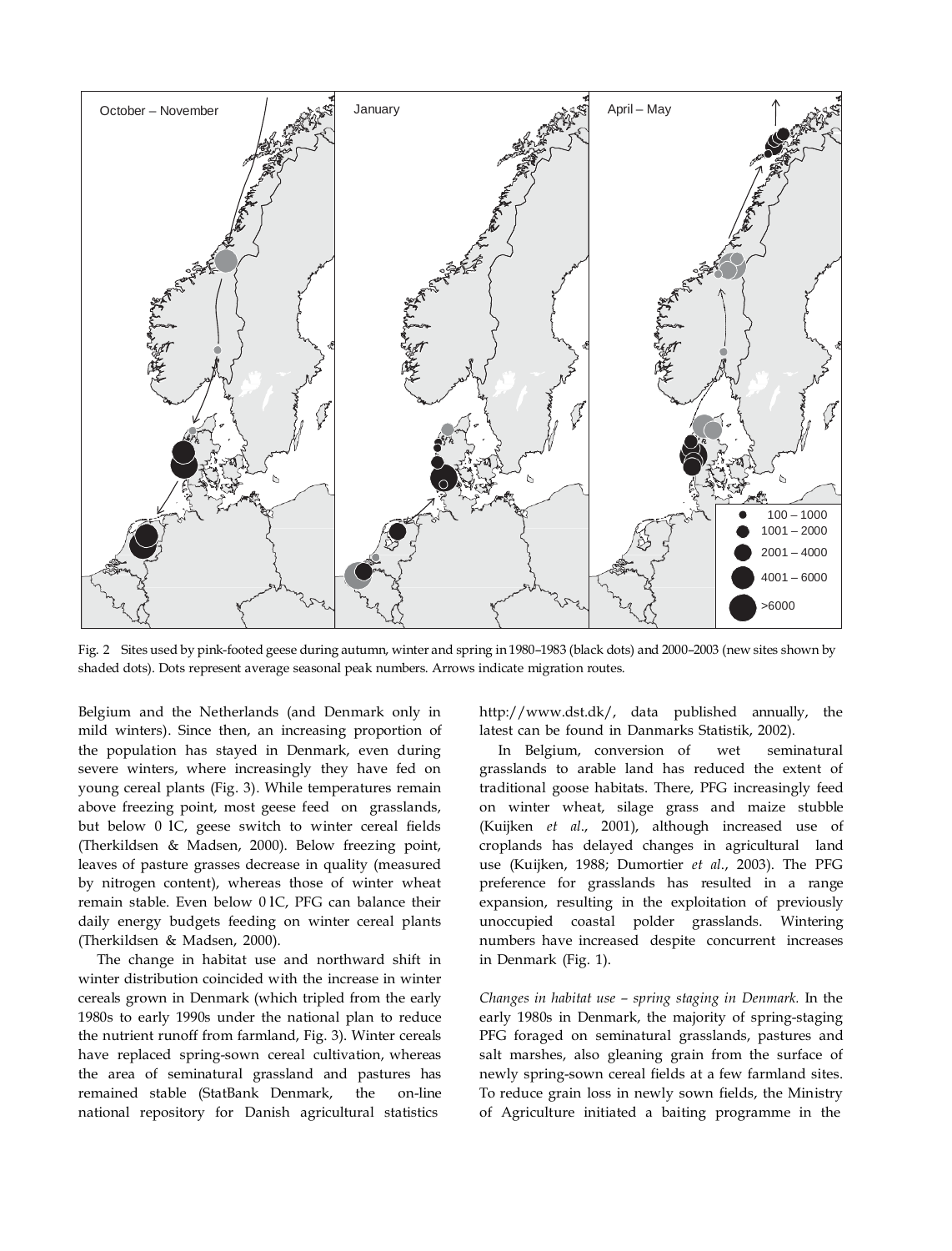

Fig. 3 Upper: winter (January–February, upper) and spring (March–April, middle) habitat use by pink-footed geese in Denmark during three periods between 1980 and 2002, expressed as the proportion of total goose days spent in each category. Lower graph shows area of spring- and winter-sown cereals in Ribe, Ringkj0bing and Viborg counties, West Jutland, Denmark, 1982–2002. Sources: Madsen (1984, 1996; J. Madsen, unpublished results) and Danmarks Statistik (2002).

early 1970s, provisioning grain in certain grassland fields to attract geese at one site. The habit of feeding on newly sown grain spread to other sites along the Danish west coast, so baiting was introduced at four additional areas from the late 1980s. By the early 2000s, nearly 60% of the geese were feeding on bait or newly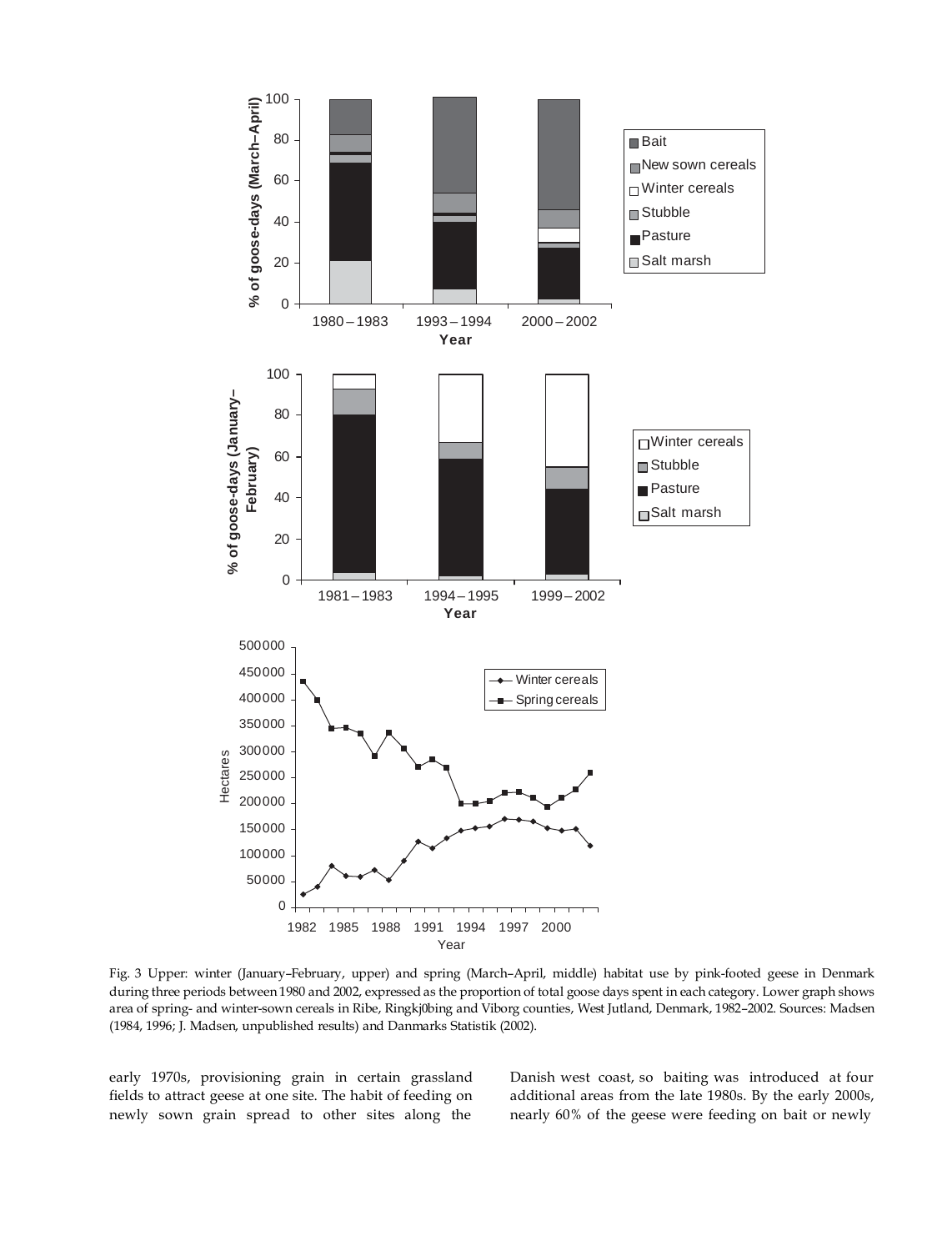sown fields, with a proportional decline in goose use of grasslands, and especially salt marshes (Fig. 3). Given the overall population increase during this period, this means that while the absolute use of grasslands increased over the period, that of salt marsh habitat actually declined.

The increase in use of newly sown fields has occurred despite a decrease in their extent in west Jutland (Danmarks Statistik, 2002). There is no indication that the quality of salt marshes or seminatural grasslands has decreased (e.g., because of reduced stock grazing pressure). On the contrary, at one reserve (Tipperne, heavily used by PFG in the 1970's) grassland management significantly improved goosegrazing opportunities (Madsen, 1980), yet numbers fell in the 1980s and at present, the area is hardly used by PFG in spring because of improved foraging opportunities elsewhere.

*Changes in habitat use – spring staging in Norway.* On spring staging sites in Vesterålen, north Norway, geese have geographically limited feeding opportunities along the coasts of mountainous islands. Traditional spring-feeding habitats were formerly salt marshes and pastures, but since the 1980s, geese have almost abandoned salt marshes, which have become overgrown because of reductions in hay cutting and livestock grazing. In Vesterålen, pastures have become more intensively farmed with increased fertilization and reseeding. However, in recent years, farming practice has become polarized, with highly intensive pasture management in core areas and abandonment of pastures in peripheral areas (Tombre *et al*., submitted). Increasing conflicts between farming interests and PFG, especially in the most intensively farmed areas, have resulted in organized scaring with a consequent reduction in geese use of key sites in Vesterålen (Tombre *et al*., submitted). Since the early 1990s, increasing numbers of PFG also stop in Tr0ndelag, mid-Norway, where they sequentially exploit a mixed farmland with stubble, pastures and newly sown cereal fields in spring (Madsen *et al*., 1999).

*Changes in fitness measures.* The daily energy budgets (i.e. daily energy intake and consumption) were compared for PFG feeding on Danish seminatural grasslands and newly sown cereal fields during spring. Energy intake rates were higher, consumption lower and changes in fat index higher in newly sown fields compared with grasslands, resulting in an energy balance in grasslands and a highly positive budget in newly sown fields (Madsen, 1985 although protein acquisition was not quantified). Hence, the increasing use of grain during spring (both through increased

feeding on newly sown fields and artificial provision of grain) generally improved the body condition of geese prior to the onset of migration (J. Madsen, unpublished results) and consequently may have contributed to the population increase.

# *GWFGs*

*Population status and trends.* Small population size, restricted world geographical range and decline during the 1950s–1970s (to ca. 16 600 birds by 1982) focused considerable nature conservation attention on the GWFG in the 1980s (Ruttledge & Ogilvie, 1979; Fox *et al*., 1998b) and led to its protection from winter hunting from 1982 (Fig. 4, Fox, 2003). The nature and rate of increase following protection at the most important wintering site, Wexford Slobs in SE Ireland, was consistent with the hypothesis that local hunting mortality was completely additive in that population, suggesting hunting kill had limited the size of the population there, and probably elsewhere (Fox, 2003). This increase continued until 1999, when the population peaked at 35 600 birds; since then numbers have shown a rapid decline (Fig. 4), consistent with stable annual adult survival, but a long-term decline in reproductive success, which now fails to replace annual losses in the population (Fox, 2003).

*Changes in wintering and staging range.* The more than doubling of the population between 1982 and 1997 brought no change in the extent of winter range of GWFG (Fox *et al*., 1998b; A. D. Fox *et al*., recent unpublished results). Three new winter localities were



Fig. 4 Total spring counts of Greenland white-fronted geese at all known resorts (filled squares) during 1982/1983–2001/2002. The count for spring 2001 (unfilled square) is missing because of Foot and Mouth Disease restricting access in that year, and was modelled from the previous autumn count. Horizontal lines indicate upper and lower population estimates of Ruttledge & Ogilvie (1979) for the population in the late 1950s and late 1970s. Spring counts for the two major wintering sites, Wexford Slobs (filled circles) and Islay (unfilled circles), are also shown.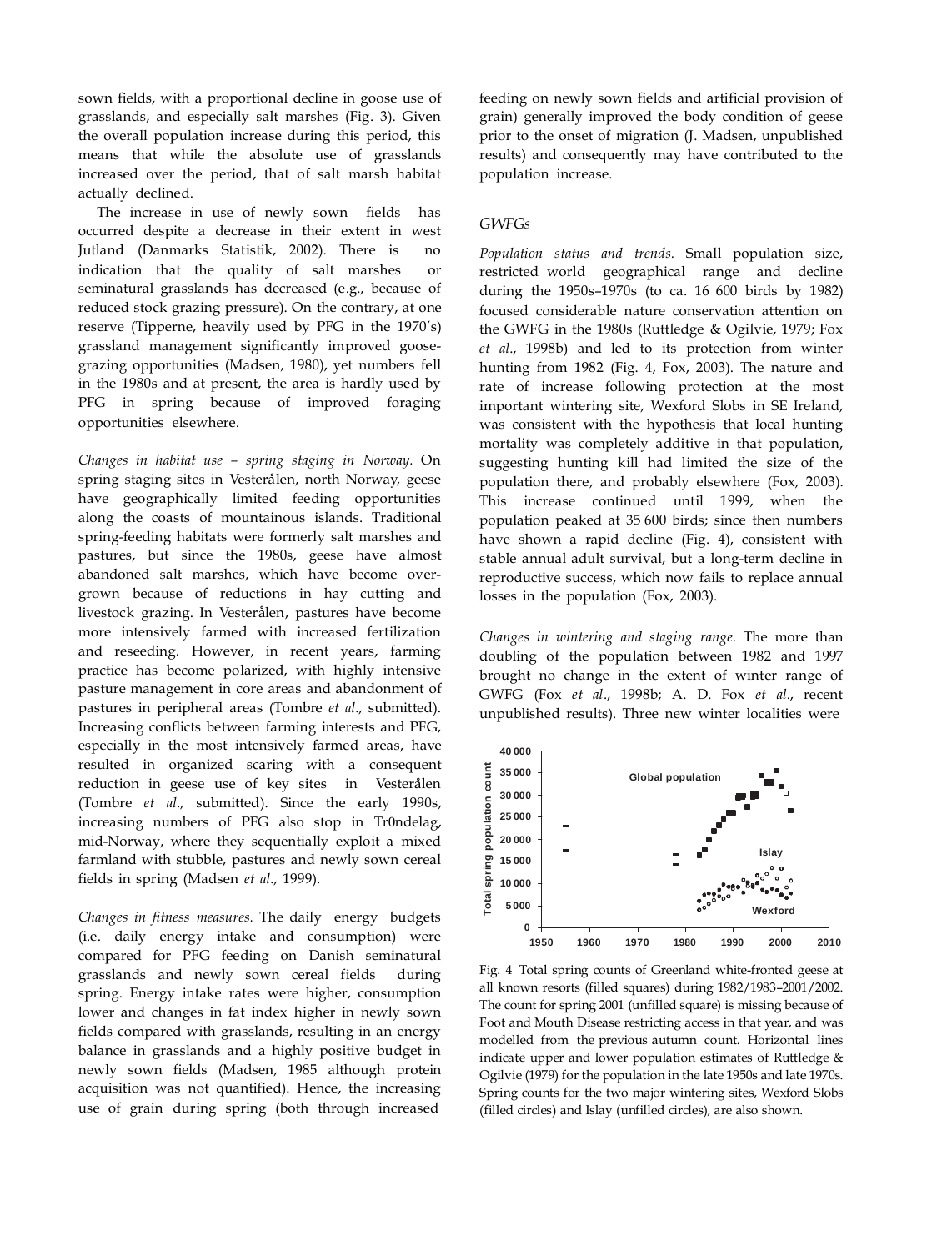briefly colonized by GWFG between 1982 and 2001 outside the previously known range, but none persisted to constitute permanently colonized sites. In Iceland too, the same areas are apparently used as in former times, with agricultural feeding areas associated with traditionally used core roost sites. Unlike the PFG, there has been no expansion into previously unoccupied areas, even though GWFG have exploited novel habitats within the previously occupied range.

*Changes in habitat use – winter.* The GWFG traditionally wintered on oceanic blanket mires and raised bog systems with pronounced surface patterning and locally abundant cotton grass, *Eriophorum angustifolium*, and white-beaked sedge *Rhynchospora alba*, favoured dietary items of the subspecies (Ruttledge, 1929; Cadman, 1953; Fox & Stroud, 2002). Although widespread in Europe, *E. angustifolium* exploitation by wintering GWFG was confined to 'quaking' *Sphagnum* lawns and permanently inundated areas subject to mean January temperatures 43 1C (i.e. Ireland and western Scotland). Here, absence of winter frost and the soft substrate enabled geese to extract and consume the lower stem base, the belowground over-wintering storage organ of *Eriophorum*, rich in sugars and nonstructural polysaccharides (Phillips, 1954; Shaver & Billings, 1976; Fox & Stroud, 2002). These dietary and habitat microtopographical requirements explain the highly restricted historical winter distribution, defined by the climatic template for the formation of patterned mire ecosystems, further restricted by largely frost-free conditions in winter. Further north, surface freezing precludes extraction of plant organs by geese in winter, while such habitats are rare in France where lower rainfall and higher temperatures mitigate against peatland formation.

In the 1950s, 49% of all known (*n* 5 96) flocks at that time exploited peatlands to some extent, although this had fallen to 45% (29 out of 65) by the 1970s (Ruttledge & Ogilvie, 1979). Despite over 80% loss of traditional patterned oceanic mire habitat in the last 100 years within its winter range, the GWFG continued to feed on peatland vegetation in the late 20th century and into the early 21st century (Fox *et al*., 1998b; A. D. Fox *et al*., unpublished results). Even where all daytime feeding takes place in agricultural habitats, many flocks still use peatland habitats as night-time roosts, where supplementary feeding occurs. However, by 1995, only 12 out of 74 (16%) flocks consistently used peatlands in winter, all but one in Ireland of which exhibited stable or declining population trends (Fox *et al*., 1998b). That number is since thought to have declined further. Hence, there is no evidence to suggest that geese have been forced away from natural habitats

by increasing local densities into suboptimal farmland habitats.

At Wexford (typical of flocks utilizing intensively managed farmland in winter), GWFG utilize reseeded grass leys throughout the winter, supplemented by gleaning grain from cereal stubble and other crops during the first half of the winter and root crops (especially sugar beets) in mid-winter (Fig. 5). Despite the predominant use of grass, GWFG have tended to use stubble and beet proportionally to a greater extent since the mid-1980s (Fig. 5, but also in absolute terms).

# *Changes in habitat use – spring staging in Iceland*

GWFG rapidly recoup depleted endogenous stores (consumed during spring migration from wintering areas in Britain and Ireland) in Iceland in preparation for the onward migration over the Greenland icecap to breeding areas in West Greenland (Fox *et al*., 1999, 2003). Before major human impacts on natural plant communities, spring-staging geese fed on the belowground storage organs of *E. angustifolium* and Lyngby's sedge *Carex lyngbyei*, extracted from the soft wetland substrates (Francis & Fox, 1987; Fox & Stroud, 2002). In the southern and western lowlands almost all (497%, Icelandic National Report to Ramsar Convention, 1998) natural Icelandic wetlands have been modified by drainage. Although irrigation to grow *C. lyngbyei* for winter hay created a suitable goose habitat in the early part of the 20th century, this practice was abandoned through the 1940s and 1950s. This period marked the start of very extensive wetland destruction, through drainage and the creation of new dry hayfields, a practice that continued until the early 1980s (A. D. Fox *et al*., unpublished results). Despite these changes in land use, staging GWFG have adapted to new conditions without apparent fitness costs, in terms of changes in reproductive success at that time (A. D. Fox *et al*., unpublished results). More than 80% of spring staging GWFG exploit artificial agricultural habitats (Francis & Fox, 1987), mostly feeding upon the early growth of grasses, especially a Norwegian cultivar of *Phleum pratense* (Fox *et al*., 1998a). These provide high-quality forage (even in subzero temperature) before the availability of traditionally used wetland species, which remain inaccessible (because of frozen ground) until after the last frosts (Nyegaard *et al*., in press; A. D. Fox *et al*., unpublished results). Since 1980, quotas have reduced sheep numbers in Iceland (and hence fertilizer use), although the area of hayfields has been more or less constant since that time (A. D. Fox *et al*., unpublished results). It is unknown whether artificial grasslands provide all the necessary nutritional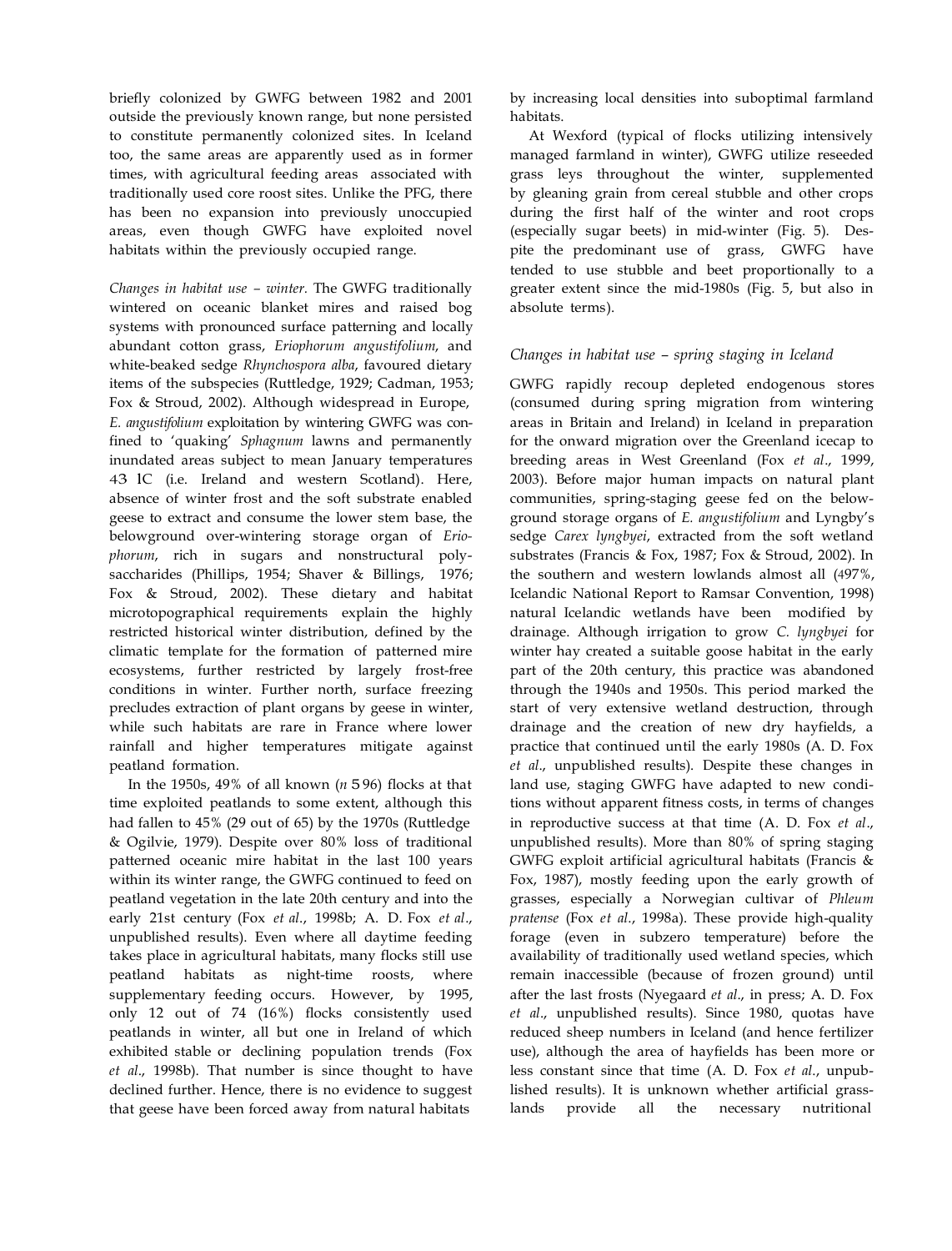

Fig. 5 Winter use of farmland habitats by Greenland white-fronted geese at Wexford, south-east Ireland, based on 64 930 observations of marked individuals. Upper graph shows overall within-season changes during the years 1983/1984–2001/2002, lower graph shows changes in overall habitat use over this period (sample sizes for the three time periods were 39 172, 19 303 and 6455, respectively).

requirements of spring staging geese; however, their ability to successfully adapt to such habitats suggests that they do (Nyegaard *et al*., in press; A. D. Fox *et al*., unpublished results). It may be necessary in the future to maintain grassland management in key Icelandic spring stopover areas to support geese, especially as livestock numbers continue to fall.

*Changes in fitness measures.* The positive correlation between the mean proportion of young and feedingquality index of vegetation among Irish and British wintering GWFG from 1982 to 1992 (Fig. 6) supports the hypothesis that breeding success was highest among flocks mainly using improved agricultural habitats

compared with those using seminatural and bog habitats in winter. These flocks contribute many more young than do those exploiting less managed habitats and were consistently those flocks that showed greatest increase in number (Fig. 6).

#### Discussion

In the past 60 years, agricultural developments have led to a loss of bird populations, but northern breeding geese stand out as an exception. The Anatidae first encountered, and probably adapted to, emerging agricultural practice in Western Europe 2500 years ago, when cereal and bean cultivation first offered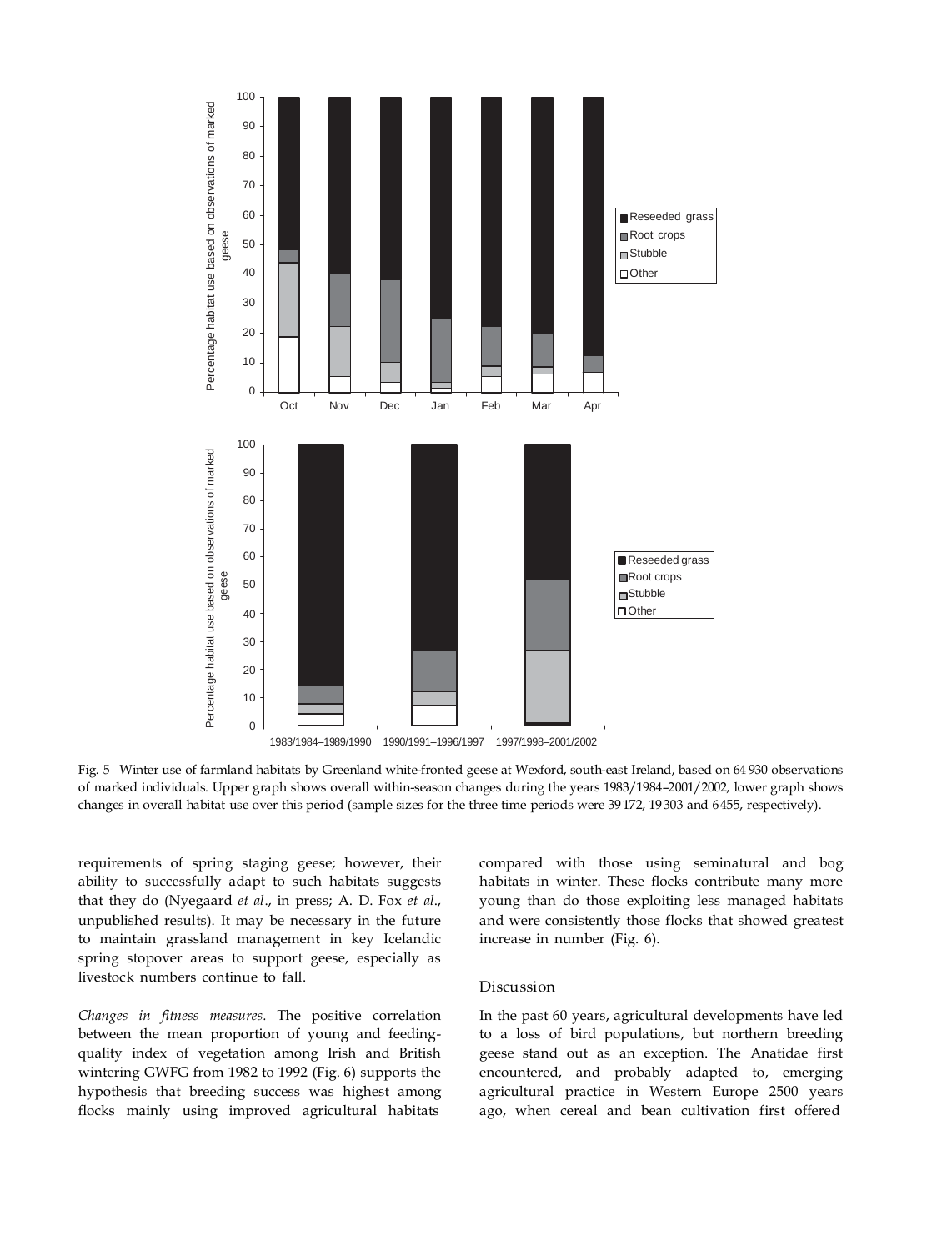

Fig. 6 Relationship between the feeding range quality index andaverage annual breeding success (percentageyoung, upper graph) of wintering Greenland white-fronted goose flocks in Ireland and Britain, 1982–1992 (*r*50.42, *F*55.9, *P* 50.022). Filled triangles represent sites with values from all 11 years, open triangles from10 years anddiamonds from9 years.Methods for the compilation of the feeding range quality index are described in Fox *et al*. (1998a) and range from 3 (birds feeding exclusively on arable stubble and improved grassland) to 1 (birds feeding exclusively on bogland habitats). Flock values are listed in Fox *et al.* (1998a, Appendix 1). Lower graph shows the mean  $(\pm SE)$ annual number of young contributed by each of the flocks shown in the upper graph (during 1982–1992, note logarithmic scale). This confirms the minor contribution (and stable and declining trends during a period of overall population increase) of bogland flocks using traditional habitats to the overall reproductive output of the population as a whole.

crude autumn stubbles as a food source (van Eerden *et al*., 1996) and Roman hay cultivation later attracted grazing waterbirds (Owen, 1980). Improved farming systems and climate amelioration during 690–760 AD may have resulted in an upsurge in goose visits to farmlands (Kear, 2001). Our results confirm the substantial changes in grassland agricultural practice that have occurred since the 1950s, with greatest consequences for herbivorous waterbirds, especially through

the creation of extensive areas of intensively managed grasslands (Owen, 1976; Rutschke, 1987). The GWFG described here, exploiting peatland and inundation habitats, was unusually late in adapting to agricultural habitats.

Geese are relatively long-lived birds exploited by humans as a food source. Hence, release from the effects of additive hunting mortality (Gauthier *et al*., 2001; Menu *et al*., 2002,including GWFG Fox, 2003) has contributed to their recent rapid increase in the Northern Hemisphere. In the last three decades, the PFG population has doubled in number. The initial increase in the 1970s was attributed to declining hunting pressure, whereas the subsequent increase (into the late 1990s) cannot be related to specific episodes of protection or management measures affecting survival rates. From the early 1980s until the late 1990s, annual breeding success has been variable, but without trend (average 1980–1997: 16.7% juveniles). Annual adult survival was relatively high in the early 1990s (0.85– 0.90), but decreased to 0.79 by the late 1990s (Madsen *et al*., 2002). The causal relationships behind these changes are not clear, but one explanation may be an escape from potential density dependence during winter and spring because of the changes in habitat use, which may have improved both winter survival and opportunities for accumulation of body stores prior to breeding. In the case of the GWFG, the evidence is clearer. Under protection from additive hunting mortality, the population increased, generally faster at sites where flocks exploit high-energy agricultural crops. The significantly higher production of young among those groups compared with flocks wintering on seminatural and natural habitats supports this conclusion.

Very few populations breeding in Arctic ecosystems still exploit the traditionally used natural winter habitats. The GWFG gives a unique opportunity to simultaneously observe the transition from exploiting natural wetland wintering habitats to feeding on low intensity agricultural grasslands to gleaning grain postharvest and grazing on intensively managed grasslands. Plant breeding has been successful in producing grasses with high crude protein and energy content as well as high digestibility. Grain of the highest quality, modern sowing techniques, growth regulators, fertilizers and pesticides further ensure food production at increasing plant densities, thereby enhancing food intake rates for geese. Among PFG, this transition has increased goose energy intake rates in the nonbreeding season and in the GWFG, it is also associated with enhanced reproductive output. Hence, the spatial and temporal transitions in goose behaviour apparently have a demographic explanation, whereby geese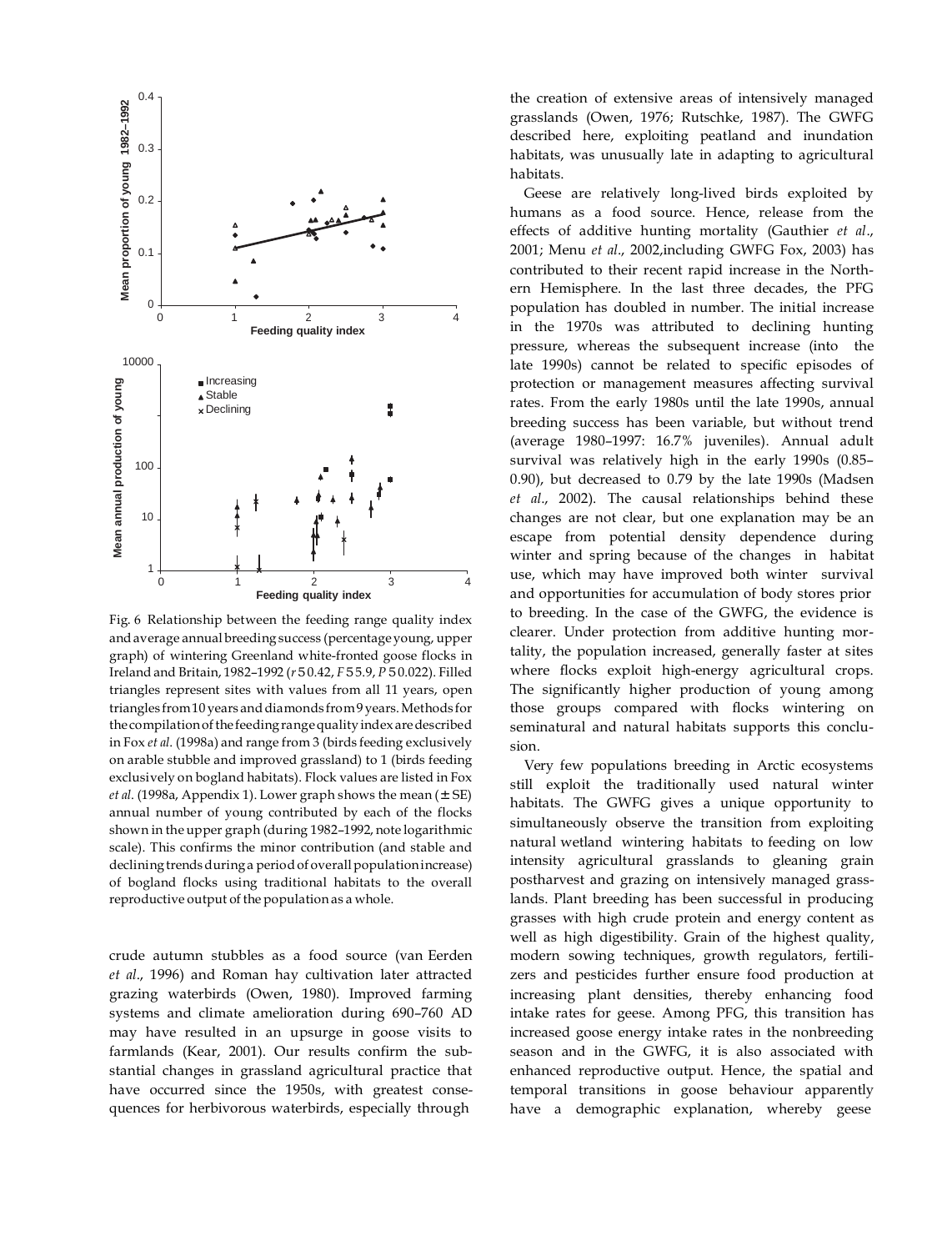increasingly exploit energetically more profitable sites, rather than necessarily being forced there by other mechanisms (e.g., habitat destruction, Norriss & Wilson, 1993).

The agricultural landscape is highly seasonal, with concentrated periods of growth, harvest and protracted dormancy. In Europe, geese have become highly dependent on the agricultural landscape as their 'survival habitat' (sensu Alerstam & Hö gstedt, 1982). The dynamic agricultural seasonality and changes in cropping practice may have been selected for adaptability among goose populations. The GWFG traditionally exploited a highly predictable resource (locally abundant storage organs of peatland plants available throughout the winter) which favoured a high degree of site fidelity (Wilson *et al*., 1991; Fox *et al*., 2002). In contrast, the Svalbard PFG, as well as the Iceland and Greenland-breeding PFG population wintering in Britain, show a seasonal pattern of movement along a corridor of winter feeding opportunities (Newton & Campbell, 1973; Madsen, 1984; Fox *et al*., 1994). The seasonal predictability of agricultural production on large spatial scales contrasts with the unpredictability at farm and field levels. Accordingly, selection for traits favouring site fidelity to a general region coupled with local exploratory behaviour is highly advantageous, and has probably been developed in goose populations with longest associations with agriculture. Exploratory behaviour is most marked among subadult (i.e. subdominant) individuals within goose populations, normally displaced from optimal feeding opportunities by behaviourally dominant individuals (Stahl *et al*., 2001). For these individuals, more exploratory behaviour does not necessarily incur fitness costs, since 'exploratory' individuals among wintering Svalbard PFG did not show any difference in abdominal profile scores (an index of body fat stores) compared with dominant and sedentary individuals (Madsen, 2001; B. Ganter & J. Madsen, unpublished results). Such asymmetry in competitive ability among individuals has, therefore, provided these large migratory herbivores with a potential behavioural mechanism for the population to rapidly discover and exploit new feeding opportunities. This plasticity has likely played a role in the geographical expansion of winter range, which has enabled further numerical expansion in populations showing this trait (such as the Svalbard PFG), but not in those showing greatest site fidelity (e.g., GWFG).

# *Interspecific competition as a result of range extensions*

One poorly studied consequence of recent expansions (and consequent temporal and spatial overlap) in number and distribution of northern nesting geese is

the degree to which interspecific interactions increasingly occur. Where these interactions are asymmetric in nature, effects on local distribution and abundance may ultimately have demographic consequences (e.g., where the subordinate species may lose access to favoured feeding areas because of the aggressive nature of the dominant). Although not formerly presented here, an important footnote to this presentation relates to the recent relatively rapid decline in number of GWFG since the peak count of 35 600 in 1999 (Fig. 4). This decline is entirely consistent with stable survival (confirmed by survival estimates based on capturemark-recapture at Wexford, where wintering numbers declined prior to those elsewhere), but long-term declines in breeding success (Fox, 2003). The population presently simply fails to produce enough young to balance annual losses (A. D. Fox *et al*., unpublished data). Analysis to be presented elsewhere strongly suggests that there are no obvious relationships between breeding success and agricultural management of Icelandic staging areas, density-dependent factors or climate change to explain this trend. The population of Canada geese *Branta canadensis interior*, nesting in northern Quebec and wintering in eastern United States, benefited from several years of partial protection from hunting there in the 1990s. It has spread to West Greenland since the 1980s (confirmed by satellite telemetry, ringing recoveries and resightings and DNA analysis, Fox *et al*., 1996; Kristiansen *et al*., 1999; Scribner *et al*., 2003). During wing moult, whitefronted geese fed more on low-quality moss species and showed lower intake rates in sympatric situations with Canada geese than in allopatry, and Canada geese were behaviourally dominant over white-fronted geese in all observed encounters (Kristiansen & Jarrett, 2002). Since the late 1980s in one regularly surveyed area, Canada geese have displaced the endemic species from territories where it was formerly the only goose species present (Kristiansen & Jarrett, 2002). Aerial surveys of extensive areas showed that in spite of favouring the same geographic region, the two species were less likely to occur together than by chance, suggesting some segregation at a large spatial scale (Malecki *et al*., 2000). Re-survey of breeding areas in 2003 confirmed continuing extensive loss of former breeding territory to the colonist species (J. Madsen, unpublished data). The apparent robustness of the GWFG to adapt to novel feeding opportunities presented by rapid changes in grassland creation and management in modern agriculture has enabled it to adjust to massive changes in extent and quality of natural habitat since 1940. It is therefore ironic that changes to goose management in another hemisphere (i.e. the eastern United States) have encouraged the expansion in numbers of *Branta*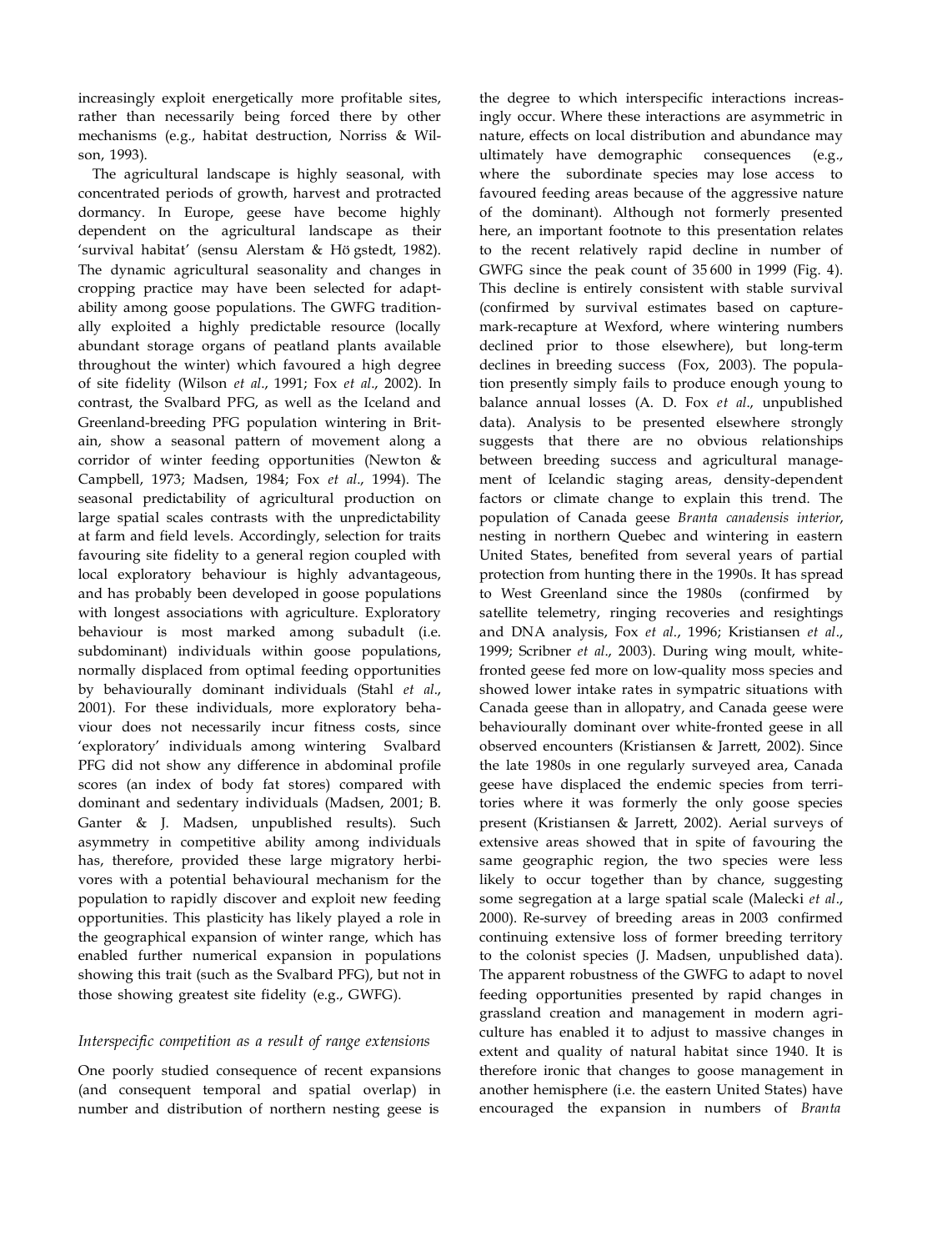*canadensis interior* that seems to have led to its colonization of West Greenland. This extension of range may now have affected the reproductive success and population size of a similar goose species wintering on the very western fringe of Europe.

## *No way back?*

Although there is no reason to believe that the transition from natural to seminatural and onto more intensive farmland was originally caused by loss of traditional habitats, wetlands, seminatural meadows and salt marshes they have, more recently, been lost in some areas (e.g., Iceland and Norway). Loss may be permanent (through physical destruction of peatlands) or temporary (e.g., changes of grazing regime) although in the latter case, appropriate management measures could restore habitat quality and quantity. In Iceland, almost 100% of intact peatlands had been modified by the late 1990s (Iceland report to Ramsar Convention) and the quality of seminatural meadows and salt marshes in Iceland and Norway have been greatly reduced through cessation of grazing and hay cutting or through drainage. Correspondingly, geese have become highly dependent on farmland habitat, yet have limited opportunity to return to the traditional habitats that they once occupied. The polarization in agriculture because of intensive management of some areas and the abandonment of others (Tombre *et al*., submitted) further makes geese to concentrate on the most productive crops. In such cases, farmers increase scaring to displace birds from the most susceptible crops, causing serious disruption of feeding time and forcing geese to forage in unsuitable habitats. This has demonstrable costs to fitness measures (e.g., reduced fat scores on departure to the breeding grounds and subsequent decrease in reproductive success and summer survival among followed marked individuals, Madsen, 1994; J. Madsen & M. Klaassen, unpublished results). Hence, during 1998–2003, when intensive scaring was organized in northern Norway, the proportion of juveniles consistently fell below average (10.5%, J. Madsen, unpublished data); the spring scaring is the most likely reason for the recent levelling off in the population or its possible decline.

In northern Europe, generally, marginal agriculture is in steep decline because of the high cost of labour and this is especially evident in Iceland (A. D. Fox *et al*., unpublished results), where reintroduction of sheep quotas and human resettlement to the city have dramatically reduced grassland management and stock levels since the mid-1980s. Having lured goose populations off their traditional habitats onto productive agricultural land, and having destroyed or modified much of their traditional habitat, will man now leave the GWFG and the PFG trapped in a migration and wintering strategy shaped by the agricultural activity of the early 21st century? It may well be that as agricultural management declines in northern regions, such landscapes will no longer provide the present levels of nutrient and energy resources to sustain these populations at current levels. If farmland areas of north and west fall into decay as agricultural policies become more rigorous, to what extent will they revert to habitats able to support geese? How successful may geese be in adapting to less productive, postagricultural landscapes as staging habitats, perhaps at lower population levels? On a more positive note, the restricted range and relatively small population sizes involved give some hope for crafting local management solutions if such changes threaten the conservation status of such populations. In particular, the recent focus to further develop agri-environment initiatives as a means of sustaining both human populations and wildlife of the countryside possibly offers a source of support for geese populations not available previously. Organizations in several countries have enough support and finance to farm grasslands specifically for the benefit of geese and other birds, a fact which may be of critical importance in Europe, where enlargement of the European Union necessitates major alterations to farming support programmes in coming years.

#### Acknowledgements

The work presented here is the fruit of the labour of a large number of volunteers who have counted and observed the habits of these geese. We must express our particular thanks to Professor Ríkharj Brynjó lfsson (especially for information regarding grassland management), Professor Björn *l*>orsteinson, Sverrir Heijar Jú liú sson and many others at Hvanneyri Agricultural University, Iceland, for their kind help and support while tolerating our presence studying GWFG there. Fred Cottaar, Patrick Meire, Christine Verscheure, Wouter Courtens, Per Ivar Nicolaisen, Tor B0nes, Bj0rn R0sshag, Bj0rn Harald Larsen and many others are thanked for providing count information on PFG. We acknowledge funding to the FRAGILE project EVK2-2001-00235 from the European Union, which supported some analysis of recent changes in PFG abundance. Thanks to Rudi Drent, Jan Bakker and Bob Jefferies for their kind invitation to compile this account and to them and two anonymous referees for their constructive criticism of earlier drafts.

#### References

Abraham KF, Jefferies RL, Alisauskas RT (2005) The dynamics of landscape change and snow geese in mid-continent North America. *Global Change Biology*, 11, doi: 10.1111/j.1365- 2486.2005.00943.x.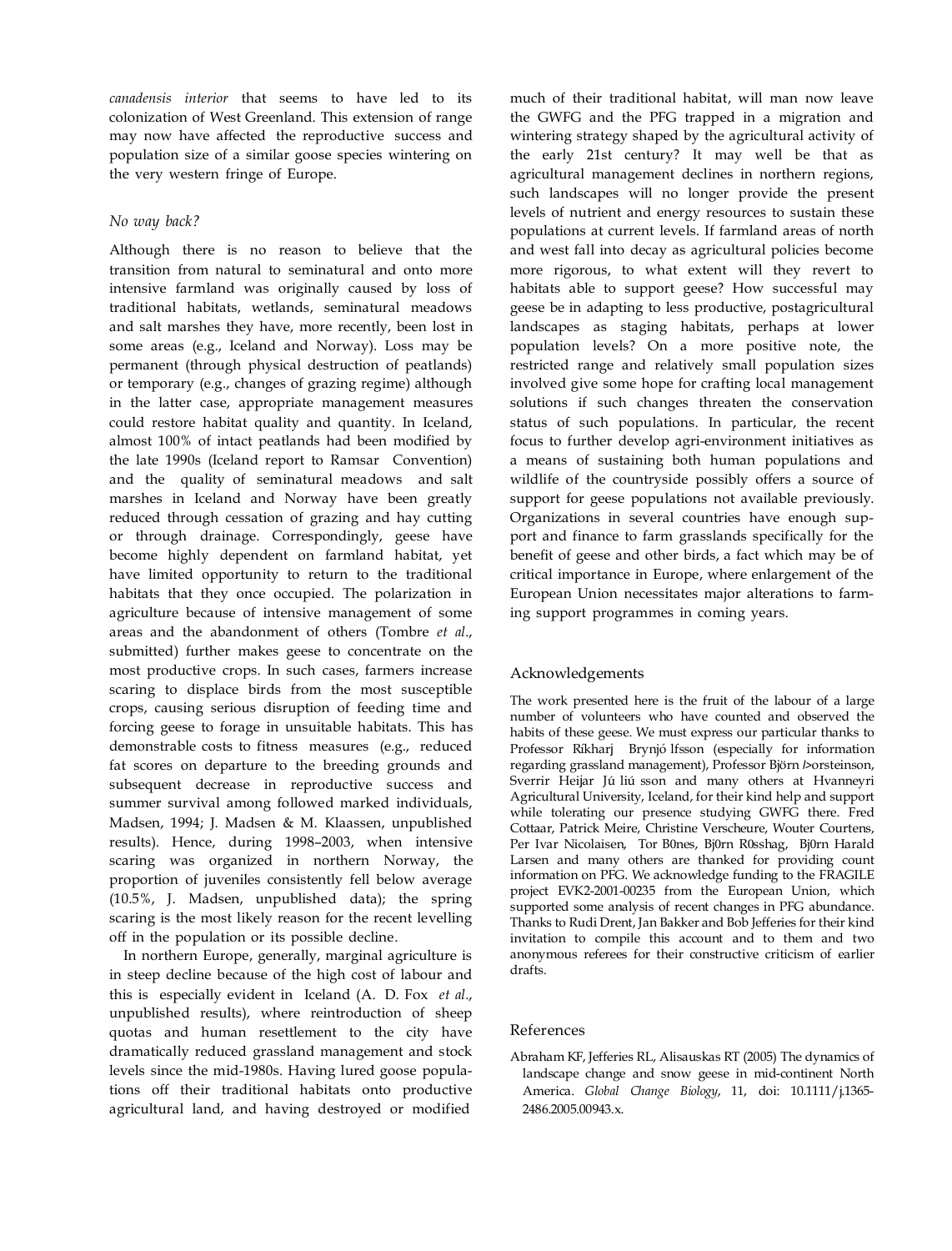- Alerstam T, Högstedt G (1982) Bird migration and reproduction in relation to habitats for survival and breeding. *Ornis Scandinavica*, 13, 25–37.
- Cadman WA (1953) Winter food and ecological distribution of the Greenland Whitefront. *British Birds*, 46, 374–375.
- Cramp S, Simmons KEL (1977) *Handbook of the Birds of Europe, the Middle East and North Africa. The Birds of the Western Palearctic. Volume 1. Ostrich to Ducks*. University Press, Oxford.
- Danmarks Statistik (2002) *Landbrug 2001*. Statistics Denmark, Copenhagen.
- Donald PF, Green RE, Heath MF (2001) Agricultural intensification and the collapse of Europe's farmland bird populations. *Proceedings of the Royal Society, London, Series B*, 268, 25–29.
- Dumortier M, De Bruijn L, Peymen J *et al*. (2003) *Nature report 2003 – the state of nature in flanders*. Mededelingen Instituut voor Natuurbehoud 21, Brussels (in Dutch, with English summary).
- Ebbinge BS, van der Meulen H, Smit JJ (1984) Changes in winter distribution and population size of the pink-footed goose in Svalbard. *Norsk Polarinstitutt Skrifter*, 181, 11–17.
- van Eerden MR, Drent RH, Stahl J *et al*. (2005) Connecting seas: western Palaearctic continental flyway for water birds in the perspective of changing land use and climate. *Global Change Biology*, 11, doi: 10.1111/j.1365-2486.2005.00940.x.
- van Eerden MR, Zijlstra M, van Roomen M *et al*. (1996) The response of Anatidae to changes in agricultural practice: longterm shifts in the carrying capacity of wintering waterfowl. *Gibier Faune Sauvage*, 13, 681–706.
- Fox AD (2003) T*he Greenland white-fronted goose Anser albifrons flavirostris. The annual cycle of a migratory herbivore on the European continental fringe*. DSc thesis, University of Copenhagen, National Environmental Research Institute, Kal0.
- Fox AD, Glahder C, Mitchell C *et al*. (1996) North American Canada Geese (*Branta canadensis*) in West Greenland. *Auk*, 113, 231–233.
- Fox AD, Glahder CM, Walsh AJ (2003) Spring migration routes and timing of Greenland white-fronted geese – results from satellite telemetry. *Oikos*, 103, 415–425.
- Fox AD, Hilmarsson JÓ, Einarsson Ó *et al.* (1999) Phenology and distribution of Greenland white-fronted geese *Anser albifrons flavirostris* staging in Iceland. *Wildfowl*, 50, 29–43.
- Fox AD, Hilmarsson JÓ, Einarsson Ó *et al.* (2002) Staging site fidelity of Greenland white-fronted geese in Iceland. *Bird Study*, 49, 42–49.
- Fox AD, Kristiansen JN, Stroud DA *et al*. (1998a) The effects of simulated spring goose grazing on the growth rate and protein content of *Phleum pratense* leaves. *Oecologia*, 116, 154–159.
- Fox AD, Mitchell C, Stewart A *et al*. (1994) Winter movements and site fidelity of pink-footed geese *Anser brachyrhynchus* ringed in Britain, with particular emphasis on those marked in Lancashire. *Bird Study*, 41, 221–234.
- Fox AD, Norriss DW, Stroud DA *et al*. (1998b) The Greenland white-fronted goose *Anser albifrons flavirostris* in Ireland and Britain 1982/83–1994/95: population change under conservation legislation. *Wildlife Biology*, 4, 1–12.
- Fox AD, Stroud DA (2002) Greenland white-fronted goose. *BWP Update*, 4, 65–88.
- Francis IS, Fox AD (1987) Spring migration of Greenland whitefronted geese through Iceland. *Wildfowl*, 38, 7–12.
- Ganter B, Madsen J (2001) An examination of methods to estimate population size in wintering geese. *Bird Study*, 48, 90–101.
- Gauthier G, Bety J, Hobson K (2003) Are greater snow geese capital breeders? New evidence from a stable-isotope model. *Ecology*, 84, 3250–3264.
- Gauthier G, Giroux J-F, Reed A *et al*. (2005) Interactions between land use, habitat use and population increase in greater snow geese: what are the consequences for natural wetlands? *Global Change Biology*, 11, doi: 10.1111/j.1365-2486.2005.00944.x.
- Gauthier G, Pradel R, Menu S *et al*. (2001) Seasonal survival of greater snow geese and effect of hunting under dependence in sighting probability. *Ecology*, 82, 3105–3119.
- Icelandic National Report to Ramsar Convention (1998) http:/[/](http://www.ramsar.org/cop7_nr_iceland.htm) [www.ramsar.org/cop7\\_nr\\_iceland.htm](http://www.ramsar.org/cop7_nr_iceland.htm) accessed 05/11/2003
- Kear J (2001) Three early medieval accounts of agricultural damage by wild geese. *Archives of Natural History*, 28, 245–255.
- Krebs JR, Wilson JD, Bradbury RB (1999) The second silent spring? *Nature*, 400, 611–612.
- Kristiansen JN, Fox AD, Jarrett NS (1999) Resightings and recoveries of Canada geese *Branta canadensis* ringed in West Greenland. *Wildfowl*, 50, 199–203.
- Kristiansen JN, Jarrett NS (2002) Inter-specific competition between Greenland white-fronted geese *Anser albifrons flavirostris* and Canada geese *Branta canadensis interior* moulting in West Greenland: mechanisms and consequences. *Ardea*, 90, 1–13.
- Kuijken E (1969) Grazing of wild geese on grasslands at Damme, Belgium. *Wildfowl*, 20, 47–54.
- Kuijken E (1972) Belgian Wetlands of international importance for Waterfowl. In: *Proceedings of the International Conference on the Conservation of Wetlands and Waterfowl*, Ramsar, Iran, 1971 (ed. Carp E), pp. 179–188. International Wildfowl Research Bureau, Slimbridge.
- Kuijken E (1975) *Ecology of wintering geese at Damme (West-Flanders, Belgium) in a West European context*. Unpublished PhD thesis, University of Ghent (in Dutch).
- Kuijken E (1988) Applied ecological research on the conservation of wet grasslands in relation to agricultural land use in Flanders (Belgium). In: *Environmental Management in Agriculture. European Perspectives* (ed. Park JR), pp. 207–215. Belhaven Press London, New York.
- Kuijken E, Courtens W, Teunissen W *et al*. (2001) *Numbers and distribution dynamics of wintering geese in Flanders (Belgium): data application in conservation policy*. Report of VLINA-project 00/03 to the Ministry of the Flemish Community, Ghent University, Antwerp University and Institute of Nature Conservation, Brussels (in Dutch, with English summary).
- Madsen J (1980) Occurrence, habitat selection, and roosting of the pink-footed goose at Tipperne, Western Jutland, Denmark, 1972–1978. *Dansk Ornitologisk Forenings Tidsskrift*, 74, 45–58.
- Madsen J (1982) Observations on the Svalbard population of *Anser brachyrhynchus* in Denmark. *Aquila*, 89, 133–140.
- Madsen J (1984) Numbers, distribution and habitat selection of pink-footed geese *Anser brachyrhynchus* in Denmark 1980– 1983. *Norsk Polarinstitutt Skrifter*, 181, 19–23.